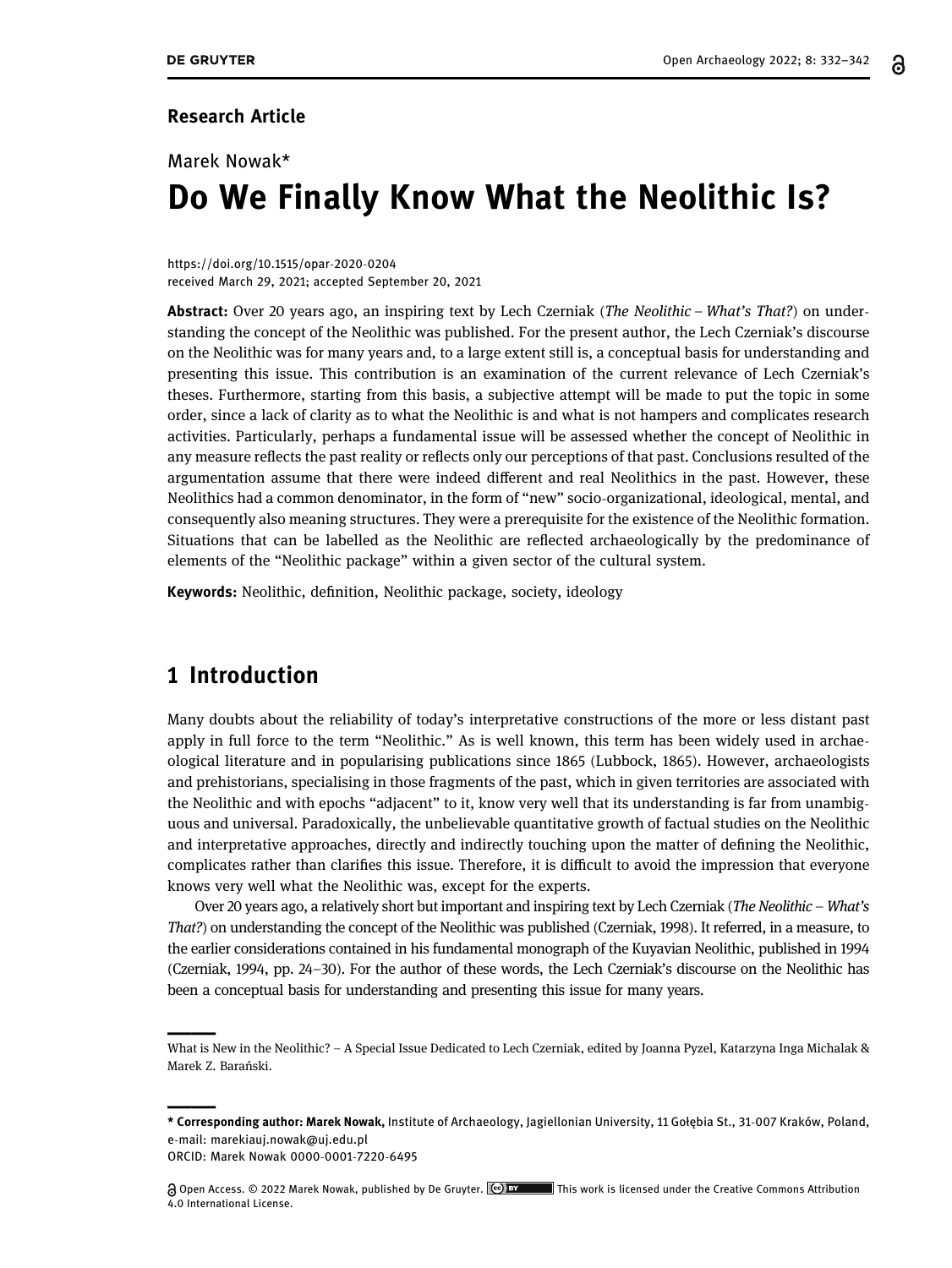<span id="page-1-0"></span>

The Lech Czerniak's text from 1998 contains, among other things, the idea that it is difficult to speak of a single, veracious, and universal definition of the Neolithic, resulting, e.g., from the deterministic theory of progress and the dominance of material determinants. By the latter, he had in mind mainly subsistence (cf. also Czerniak, [1994](#page-9-2), p. 27). Probably, according to the quoted author, there was also no single, universal Neolithic in the past. This is because the Neolithic is a concept derived from specific, scientific traditions and schools in which particular researchers have formed and operated. This notion is therefore the result of different, entrenched, modern worldviews, which de facto are not subject to empirical verification (cf. also Czerniak, [1994](#page-9-2), pp. 26–27). Let us add, independently of the cited works of L. Czerniak, that it is a peculiar paradox that we study past human societies by means of modern conceptual apparatus. Coming back to the main theme, according to L. Czerniak, one should also be aware of what circumstances contribute to particular definitions of the Neolithic. This may be both the result of the synthesis of facts, as well as the formulation of new concepts, to which facts are sought or even adjusted (cf. also Czerniak, [1994,](#page-9-2) pp. 25–26). As can be judged from the cited author's arguments (and additionally interpreting them a bit), the practical lack of a universal, compulsory definition of the Neolithic is, objectively speaking, a positive situation, since, as has already been pointed out, the search for such a definition is a pipe dream, just like in case of concepts like para-Neolithic or sub-Neolithic. Perhaps, in his opinion, it would be more appropriate to limit the term Neolithic only to specific territories and times (cf. also Czerniak, [1994,](#page-9-2) p. 28). But, on the other hand, he seems to claim that general classifications are nevertheless necessary (let us again add – to obtain general visions and constructs), otherwise specializations and research fragmentations would progress to the level of absurdity (cf. also Czerniak, [1994,](#page-9-2) p. 30). Lech Czerniak also rightly notes that the dominance of some definitions results from purely practical issues. It is relatively easy, for example, to point to the presence of agriculture or other, material elements of the Neolithic package, as opposed, for example, to immaterial ideological factors (Czerniak, [1994,](#page-9-2) p. 27, Footnote 38).

Many discussions of this kind, very lively and even emotional ones, were held in the last two decades of the twentieth century and at the beginning of the twenty-first century (e.g. Bailey, [2005](#page-8-0); Bogucki, [1988](#page-8-1), p. 13; [1999](#page-8-2); Çilingiroğlu, [2005;](#page-9-1) Pluciennik, [1998;](#page-10-0) Rimantienė, [1998](#page-10-1); Thomas, [1999](#page-10-2), [2003](#page-10-3); Werbart, [1998;](#page-10-4) Whittle, [1996](#page-10-5), pp. 8, 355; [2003](#page-10-6); Zvelebil, [2002;](#page-10-6) Zvelebil & Lillie, [2000](#page-10-7)). However, in the opinion of the present author (of course subjective and perhaps unsound), in the last 10/15 years, this topic has been a bit less frequently analysed and debated. For instance, it seems quite remarkable that in the recent, monumental (nearly 1,200 pages) monograph, which aspires to be a synthesis of the European Neolithic (Fowler, Harding, & Hofman, [2015a](#page-9-3)), the topic of the Neolithic definition has been treated rather terse. Without going into individual chapters, let us note that in Section 1, there is only a brief (less than two pages) reminder of the most important directions in exploring the term "Neolithic" (Fowler, Harding, & Hoffman, [2015b](#page-9-4), pp. 4, 6). Besides, one of the final concluding articles, by Thomas ([2015](#page-10-8)), deals with the issue of interest.

Could it be the result of a certain discouragement, caused by the inability to reach a consensus? Or perhaps it is the consequence of a progressive specialisation and, let us say openly, progressive influence of the "publish or perish" rule, resulting in a lack of interest in constructing general, (pre)historic patterns.<sup>1</sup> Consequently, this situation exacerbates the long-noted separation between practice and theory in prehistoric research, including the question of Neolithic definition. It was this subjective feeling that became one of the reasons for writing this paper. It will not be an in-depth study but rather an attempt to make the foregoing issue perhaps a bit neater and tidier, made by an archaeologist who deals with the Neolithic (with varying success) and who, in his research endeavours, has been increasingly hampered by a lack of clarity as to what is and what is not Neolithic.

<sup>1</sup> The present author happened to hear at a conference very characteristic statement, which may remain anonymous: "I do not want the historical pattern to influence my conclusions."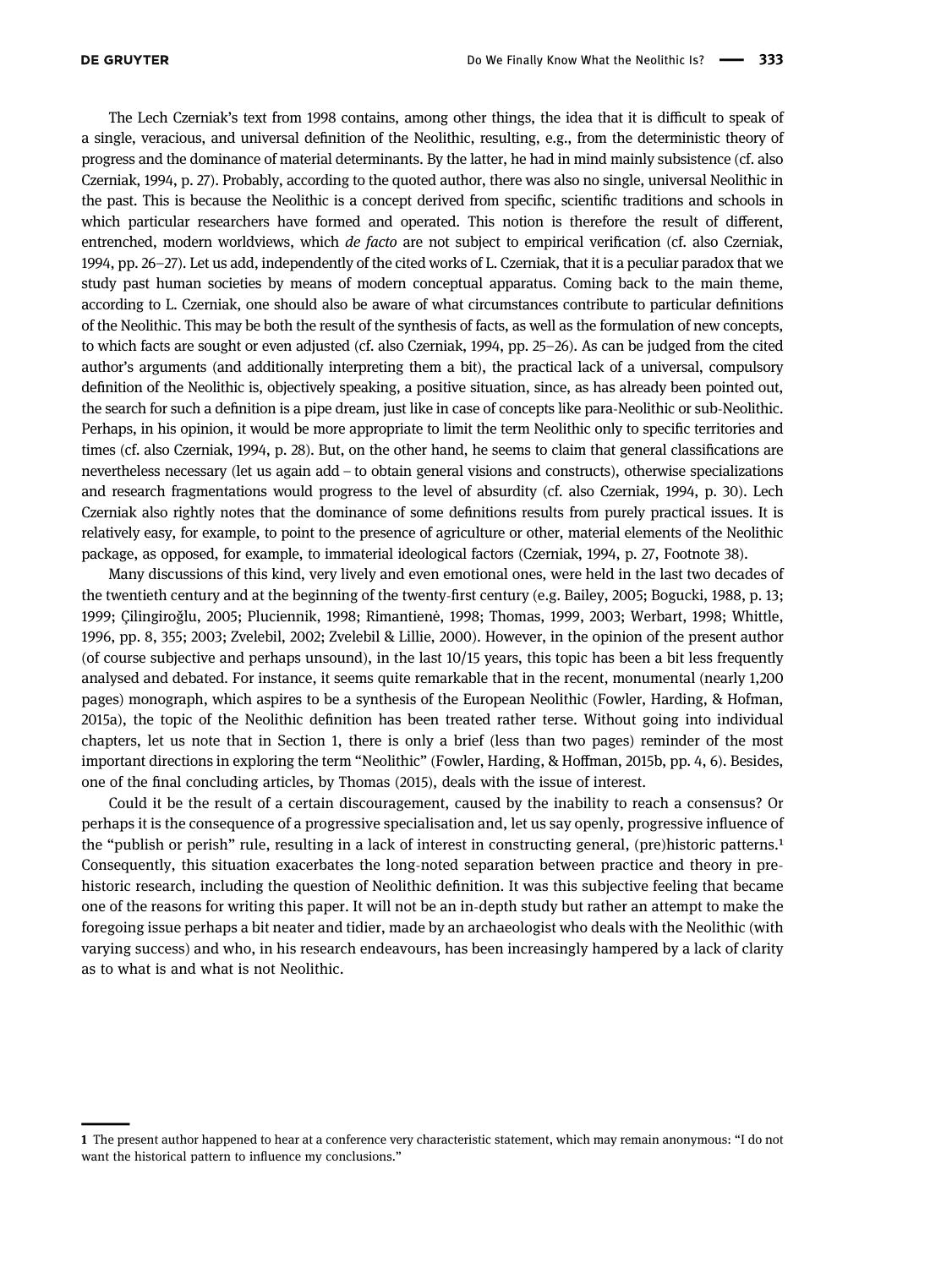#### 2 Many Different Neolithics?

If we analyse the relevant archaeological literature, we will inevitably conclude that there are in fact many parallel definitions of the Neolithic, although not all researchers are necessarily aware of this. Nothing has changed in this matter since the year 1998.

It is probably no great exaggeration to state that the concept of the Neolithic as a period in which human societies were characterised by the simultaneous and consistent presence of such attributes as cultivation, animal husbandry, pottery, permanent settlement, spinning, weaving, and polished stone tools formally dominates the literature (e.g. McCarter, [2007;](#page-9-5) Shennan, [2018](#page-10-9)). Conceived in this way, the Neolithic is simply an epoch characterised by the presence of the aforementioned co-occurring elements, collectively referred to as the "Neolithic package." However, in practice, usually somewhat unconsciously, the primary rank among these elements is attributed to agriculture or, to put it slightly differently, agriculture is viewed as a kind of base on which were built, and from which are dependent, the remaining components of the package as well as other phenomena/processes, such as i.a. population increase. It is a kind of axiomatic tradition, supported for instance by the authority of V. G. Childe (e.g. Childe, [1947,](#page-9-6) p. 15), one of the founding fathers of modern Neolithic archaeology. Despite criticism (e.g. Catapoti & Relaki, [2020](#page-9-7), pp. 290–291; Thomas, [1999,](#page-10-2) pp. 13–17, 222–223 and citations therein), one may risk a statement that such an approach is observed to date by a majority of archaeologists belonging to the "continental" tradition (e.g. Bogucki, [1988,](#page-8-1) p. 13; Pavlů & Zápotocká, [2013](#page-10-10), pp. 9–14; Włodarczak, [2017](#page-10-7); Zvelebil, [2002;](#page-10-6) Zvelebil & Lillie, [2000,](#page-10-7) p. 59). This causes, among other things, that such terms as "Neolithic"/"Neolithisation" and "agriculture"/"origins of agriculture" are synonymous in everyday circulation of scientific information. What is more, it is colloquially taken for granted that groupings with domesticated plants and animals are Neolithic, without even considering whether other elements of the "Neolithic package" are present.

Perhaps, it is worth noting at this point that there appear (provocative?) views that food needs were not the direct cause of the "invention" and spread of agriculture. For example, as maintained by I. Gilligan, "agriculture is not just food production, and it never was" (Gilligan, [2019,](#page-9-4) p. 189). The reason for its emergence was said to be desire for secondary products, specifically textiles and clothing (Gilligan, [2019](#page-9-4), pp. 119–217). Consequently, according to this opinion, the remains of textiles would essentially be the marker of the Neolithic.

There are also approaches that consciously consider as Neolithic those units and phenomena in the context of which only some elements or even only one element of the "Neolithic package," other than plant and animal husbandry, can be discerned, with the possible symbolic presence of the others. In the following sections, examples of such approaches are discussed.

Let us begin with manifestations of stable settlement, which are sometimes emphasised as markers of the Neolithic. Perhaps, indicators of sedentariness as the most evident Neolithic feature that justifies the use of the term under consideration have been especially highlighted for the initial stages of the Neolithic in the Middle East (e.g. Watkins, [2006a,](#page-10-11) [2010,](#page-10-12) [2018](#page-10-13)).

There are also views that capture the Neolithic, primarily, as a "new" state of material culture. In fact, they do not differ much from the most original way of defining the Neolithic, by Lubbock ([1865](#page-9-0)). Ceramics are most often taken as such "novelty," determining the "neolithicness" of a given unit. The approach of this kind is particularly common in the countries that were once part of the Soviet Union (e.g. Karmanov, Zaretskaya, & Lychagina, [2012;](#page-9-8) Mazurkevich & Dolbunova, [2012;](#page-9-9) Piezonka, [2015](#page-10-14)).

It is not uncommon to consider as separate approaches the concepts created in a processual or postprocessual spirit. In the light of the former, the Neolithic is above all a new way of adapting to "new" environmental conditions (e.g. Bar-Yosef & Belfer-Cohen, [2002;](#page-8-3) Bar-Yosef & Meadow, [1995](#page-8-4); Rosen & Rosen, [2017,](#page-10-15) and citations therein). To tell the truth, this approach is not reserved exclusively for processually aware archaeologists; consciously or unconsciously, this principle has been applied by others as well (e.g. Weninger & Clare, [2017](#page-10-16); Weninger et al., [2009](#page-10-17)).

In the light of the latter, the Neolithic is above all a new mental, worldview, and ideological attitude to the surrounding reality (and unreality). In other words, it is a new way of thinking, resulting in changes in various spheres of functioning of human communities. In yet another words, the neolithisation is a process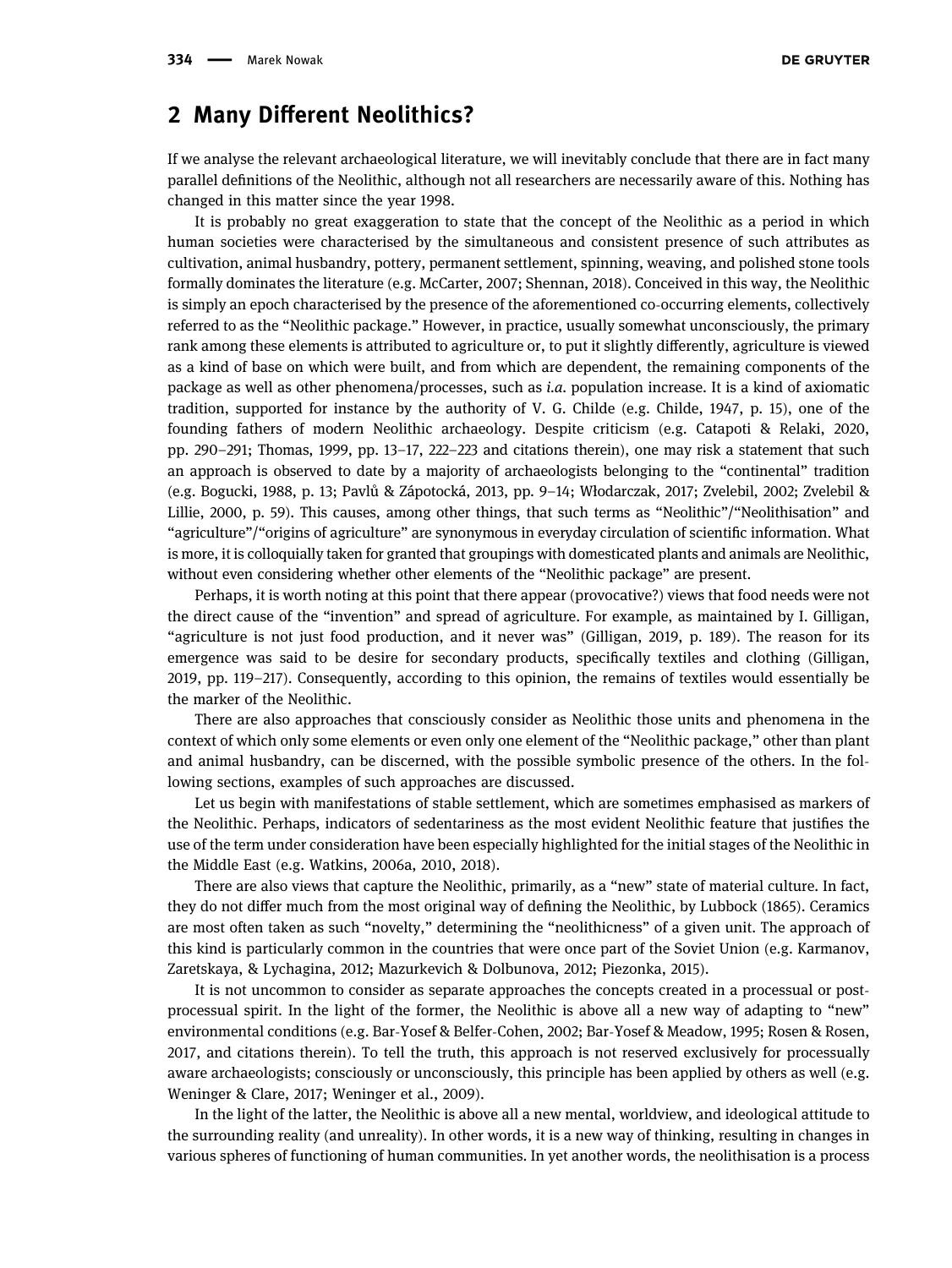of change, taking place primarily in people's minds (e.g. Hodder, [1990;](#page-9-10) Lewis-Wiliams & Pearce, [2005](#page-9-11)), while cultivation and animal husbandry, or other elements of the "Neolithic package," were secondary effects of these changes, and not vice versa. As Whittle wrote years ago "becoming Neolithic may have been much more a spiritual conversion than a matter of changing diets" (Whittle, [1996,](#page-10-5) p. 8). Again, it is not necessarily only declared post-processualists who define the Neolithic in this way but also those who correlate the beginning of the Neolithic with a revolution of symbols and ideology (e.g. Cauvin, [2000](#page-9-12); Watkins, [2006b](#page-10-18)).

In a somewhat similar vein, hypotheses have been proposed that foreground the organisational transformations of communities standing at the dawn of the Neolithic, or undergoing neolithisation, resulting from new relationships with things, animals, and/or plants (e.g. Robb, [2013](#page-10-19); Thomas, [2013,](#page-10-20) [2015](#page-10-8)).

In essence, however, these last three groups of hypotheses are attempts to describe, explain, and justify, or to put it another way, to find the very prime reasons for the appearance of elements that are considered to be markers of the Neolithic in a particular place and time. These are actually not separate streams of thought, but more contextual and causal constructs. However, the more traditional (continental?) approaches, if they can be called in such a way, do not search so intensively for underlying factors and mechanisms. Consequently, the relationship between these three lastly discussed attempts to define the Neolithic, and the more traditional one is not so much exclusionary but complementary.

All this means that we are de facto dealing with many Neolithics in the archaeological literature or, to put it in more detail, with interpretations of not necessarily the same data and premises that have led to formally the same conclusion (i.e. to labelling these data and premises as Neolithic). A rather fundamental doubt arises at this point. Namely, does this multiplicity of the Neolithic correspond to the past reality? In other words, does it mean that there were many phenomena and formations, which we call collectively the Neolithic? Or is this only an apparent knowledge, which is the result of our disunity, and in the past reality, the Neolithic consisted of one and the same thing, always, and everywhere.

Undoubtedly, resolving this doubt is not easy. Certainly, there is an interpretative school that explicitly argues that the search for an absolute, only valid definition of the Neolithic is wrong by design, as there were in fact many different Neolithics in the past (Lewis-Wiliams & Pearce, [2005](#page-9-11), p. 283; Pluciennik, [1998](#page-10-0); Thomas, [1999](#page-10-2), p. 17). Perhaps, the only common feature was a difference from the Epipalaeolithic/Mesolithic (Fowler et al., [2015b](#page-9-3), p. 6). Thus, in some areas, the Neolithic would have been represented as a complete "package" with predominance of agriculture in subsistence economy; elsewhere as a "package," perhaps not even quite complete, with varying importance of its elements. In other territories, on the other hand, the Neolithic change would have been of an inventory nature – consisting only of the appearance of, for example, pottery, "new" stone industries, "new" architectural structures. In some territories, organisational, social, and/or mental or even ideological transformations played the role of an "ignition," whereas in some others, environmental transformations were such "ignition," and in still others, cultural interactions and acculturation processes constituted causes of neolithisation.

#### 3 One Neolithic?

The thesis of the multiplicity of the Neolithic, however, is not without flaws. First, we must again accentuate that different interpretations and definitions of the Neolithic result at least as much from different research traditions and accepted theories of cultural development as from analyses and explanations of "hard" archaeological and other data. To put it bluntly, these are still OUR concepts and definitions and OUR ways and models of conceiving human societies living several thousand years ago. Do they correspond to THEIR concepts, and THEIR self-definitions?

In that case, one may wonder whether discussing the definition of the Neolithic (including the one that assumes multiple Neolithics) is not purely academic, intellectual play. Is it not the case that the Neolithic is a concept created solely for our classification convenience, while it does not reflect any real prehistoric phenomenon, as probably many other archaeological, prehistoric, and historic concepts do.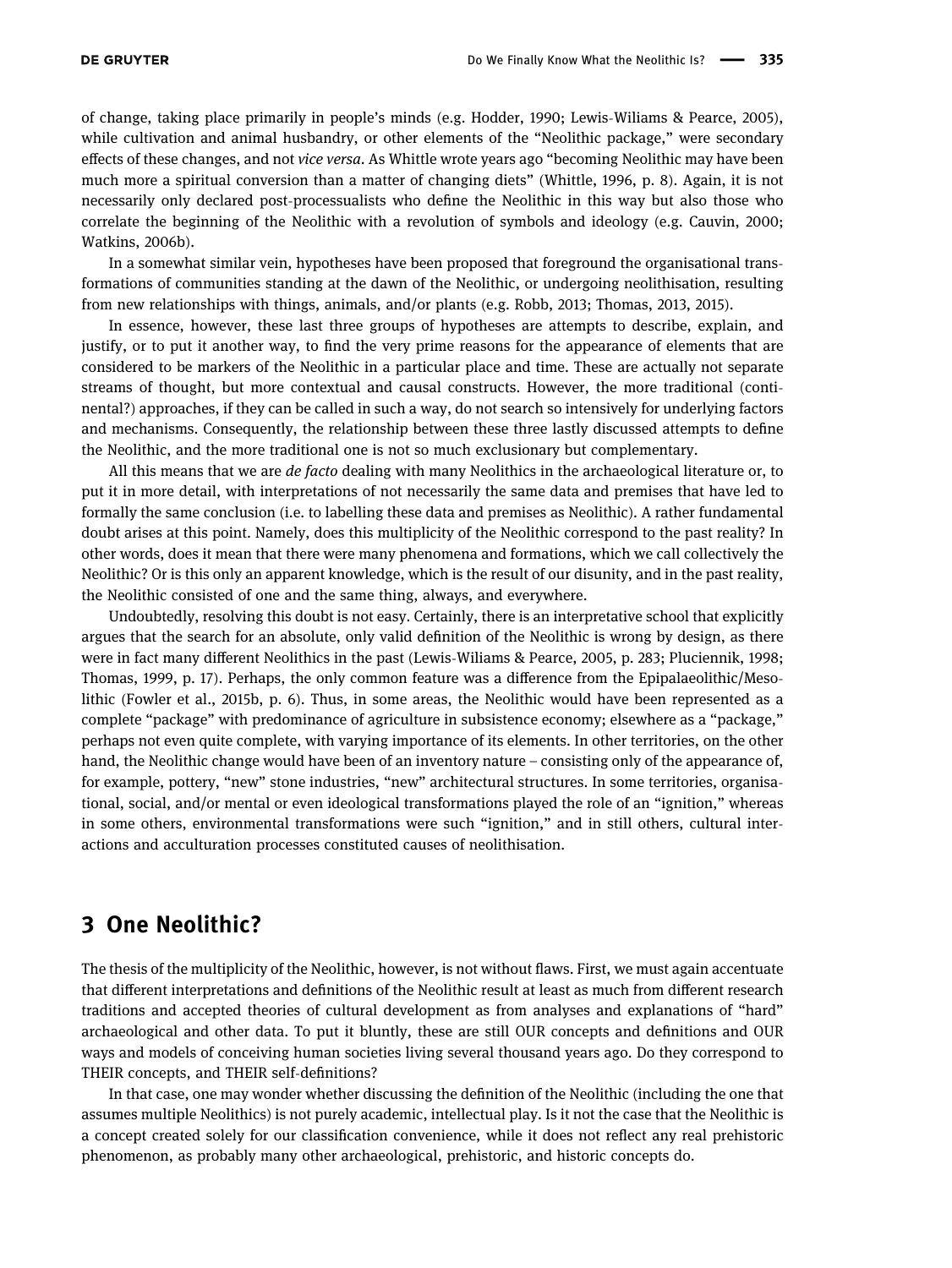We are entering here the difficult ground of debates about the objective, i.e. existing not only in the imagination of today's researchers, the occurrence of long-term trends, processes, formations, and developmental stages in the history of mankind, to which perhaps it is justified to apply the "Braudelian" notion of the long term (longue durée). We have absolutely no ambition to solve this fundamental problem unequivocally and categorically, which is not only of a (pre)historic nature but also of deeply anthropological, cultural, and philosophical ones. Instead, we dare express our own point of view, as one of the many possibilities to be proposed.

Namely, it is worth emphasising that visions of human development, which are characterised by the interdependence and mutual outcome of all components of human existence, have been commonly raised and accepted. In their light, individual and general events (long-term structures) are interdependent (Hodder, [1999](#page-9-13), pp. 130–145; [2016](#page-9-14), [2018](#page-9-15); Knapp, [1992;](#page-9-16) Olsen, [2013;](#page-9-5) Renfrew, [2001](#page-10-21)). Thus, long-term trends emerge from individual events and vice versa. This means that something like general tendencies, rules, structures, and the corresponding human mentalité nevertheless existed and exist, even if they are anchored only in the human subconsciousness (Kuna, [1995](#page-9-17), pp. 46–49; Neustupný, [1998;](#page-9-18) Renfrew, [2001](#page-10-21), p. 125). Otherwise, one should have to reject the thesis that humans are shaped by their general cultural environment (or "ontological space" to use the more philosophical expression).

It should be noted that these relatively distinct long-term and general trends were characteristic especially of those areas that remained within the main system/s of circulation of information, i.e. which were governed by Le temps du monde or lived within Le temps du monde, as Braudel put it ([1992](#page-9-19), p. 6). This wide-spread circulation of information did not necessarily concern the entirety of existence in a given epoch. It could be connected only with certain aspects, perhaps specific, but nevertheless important for the functioning of a given system. Within the communities living in "the time of the world," there were meanings and mental structures relevant to it (and thus commonly read, consciously or subconsciously). Areas outside of "the time of the world" were peripheral to it or completely beyond its reach, or lay within a transition zone (Braudel, [1992](#page-9-19), pp. 16–33), ergo in these cases, it is difficult to assume a general unity as regards system of meanings and mental structures.

Happily, like few other fields of the humanities and social sciences, archaeology is in a unique position, which made it possible to search for and identify such long-term trends, because of the long-term temporal perspective on human societies when finding and linking comparable phenomena in the past. Consequently, we may be able to identify general, global patterns. Besides, with such comparisons, made over a considerable temporal space, it may be possible to see which factors intensified change, and it led to the transformation of the whole system, and which did not.

It obviously does not follow from the existence of long-term trends and corresponding mental structures that the communities concerned were always aware of them. Such tendencies or processes usually were too extended in time to be consciously perceived by particular people. This applies especially to the beginnings of such phenomena. Who among us, just for example, would have realised that we are probably living at the time of the IT revolution had we not read or heard about it in the media, or who in England in the second half of the 18th century realised that they were witnessing the beginnings of the industrial revolution.

However, this issue does not seem to be the most important one. For another example, the term "Byzantium" did not appear in historical literature until the seventeenth century, ergo people living in "our" Byzantium did not know that they lived in a country with such a name (they would have been surprised and even offended by it). But it does not mean that objectively in the past there was not something that WE could call the Byzantine Empire, Byzantine civilization, or Byzantine cultural circle. Only ("our") adjective itself is inadequate here because the people in question mostly called themselves Romans. On the same principle, human unawareness of the origins and existence of the Neolithic did not have to mean that the Neolithic objectively did not exist. For there is no doubt that there appeared at a certain time certain changes and novelties in human culture, and which, importantly, triggered even more intense, further transformations, with consequences reaching, in all seriousness, into the present day. Obviously, the appearance of these changes and novelties took on different forms, proceeded at different speeds (usually slowly), with different intensities; hence, it is not surprising that there were transitional stages and variations.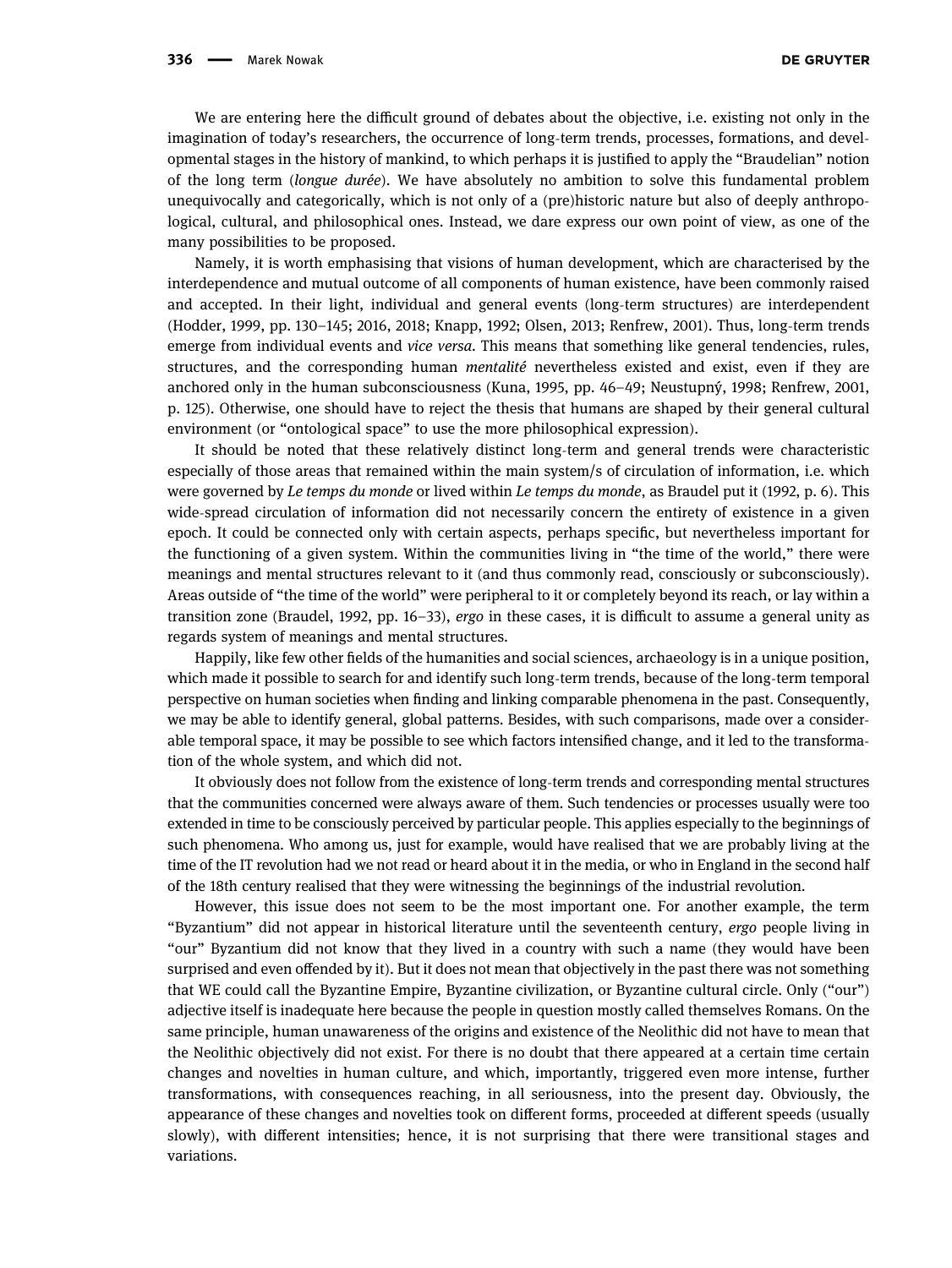We can, by the way, let our imagination run wild and risk a guess that if THEY (Neolithic people) perceived some elements of the phenomenon WE call Neolithic (especially in confrontation with peoples WE would not classify as Neolithic), THEY saw and perceived them quite differently from us. Something that WE consider very scientifically and rationally, and otherwise also Eurocentrically, THEY saw, e.g. as a gift of gods, a supernatural phenomenon (Bouzek, [2010,](#page-9-20) p. 579; Rowlands & Fuller, [2018](#page-10-22), p. 174), or in any case THEY "would have described what was happening […] in the context of their own understanding of causality, their religion and system of symbols" (Lewis-Wiliams & Pearce, [2005](#page-9-11), p. 288). Undoubtedly equally interesting and intriguing is the question of how Neolithic groupings (if we use OUR language) were seen and defined by (in OUR view) non-Neolithic groups? Was it really as Gernigon ([2016,](#page-9-21) p. 174) wrote that "for Mesolithic communities in northern Europe, the Linear Pottery culture was certainly the archetype of Neolithic society." Our and Mesolithic viewpoints would then be identical. This, however, is such a prodigious and complex issue that it is beyond the scope of this article.

Be that as it may, all the innovations that we consider Neolithic, functioning even not necessarily together but above all in significant intensity, may have been linked to some economic, social, or ideological behaviours. In other words, these innovations were elements of a system of similar meta-material meanings. Thus, if we would like to speak of a specific, Neolithic mentalité, it was precisely such mentalité that was associated with widespread, predominant functioning of all or some Neolithic attributes. This dominant functioning was both constitutive for the Neolithic worldview and was also an effect of the Neolithic worldview. In other words, these two situations were linked by a feedback system. The latter construction is somewhat reminiscent of engagement theory (Renfrew, [2001](#page-10-21), [2004](#page-10-23)), which sees the emergence of new mental concepts/states as the result of interaction with the changing material sphere of reality. In our case, this material sphere can be treated very broadly, as extended to economic realities.

Therefore, we have expressed the belief that the Neolithic was a significant intensification of novelties, material, and immaterial. It was a complex conglomerate of changes in human behaviour, whether people realised it or not. These were various changes, and they may concern the economic, settlement, organisational, social, as well as ideological and mental sphere. These novelties/changes created and signalled (and still signal archaeologically) a new longue durée. They also constituted a difference from the Epipalaeolithic or Mesolithic.

Initially, they might occur either separately or together. In the former case, however, further elements were virtually always added over time. Essentially, we attribute equal weight to socio-organisational, ideological, and mental as well as economic, settlement, and material factors. In short, agriculture could become a basic element of the food economy in communities whose socio-organisational and ideological structures made it possible. We strongly agree with J. Thomas that "it is difficult to see how Mesolithic groups could have assimilated livestock or cereals without first undergoing fundamental organizational changes" (Thomas, [2015,](#page-10-8) p. 1087). For example, such a change could have been a shift from the sharing custom, typical of classical hunter-gatherers, to the ownership, present among agricultural peoples, in situations of initial agricultural experimentations and behaviours. This, in turn, intensified existing and enabled further transformations in the aforementioned spheres/factors. Consequently, in such a context, agriculture was able to develop further towards achieving dominance in the subsistence. Such a pattern also applies to other elements of the Neolithic package.

Undoubtedly, the ultimately widespread reliance of alimentation on plant and animal husbandry unavoidably imposed certain general convergences in human behaviours, as did the emergence of certain similarities in material culture and settlement (cf. e.g. Catapoti & Relaki, [2020](#page-9-7)). These convergences therefore determined "the Neolithic time of the world."

It follows from the above that both socio-organisational and ideological novelties/changes were not the outcome of economic and technological developments, nor did they emerge by themselves. They began to form together with the initial, cooperative, or otherwise appearance (either by independent invention or because of contacts) of the elements of the "Neolithic package." New and complex human–plants, human– animals, and human–things interactions (cf. Hodder, [2018;](#page-9-15) Thomas, [2015](#page-10-8)), and consequently also other, new and complex human–human relationships, could start to be shaped when new plants/animals/things were already present, at least in the initial degree. Subsequent, interdependent developments in the socioorganisational, ideological, mental, economic, settlement, material, etc. spheres made it possible to achieve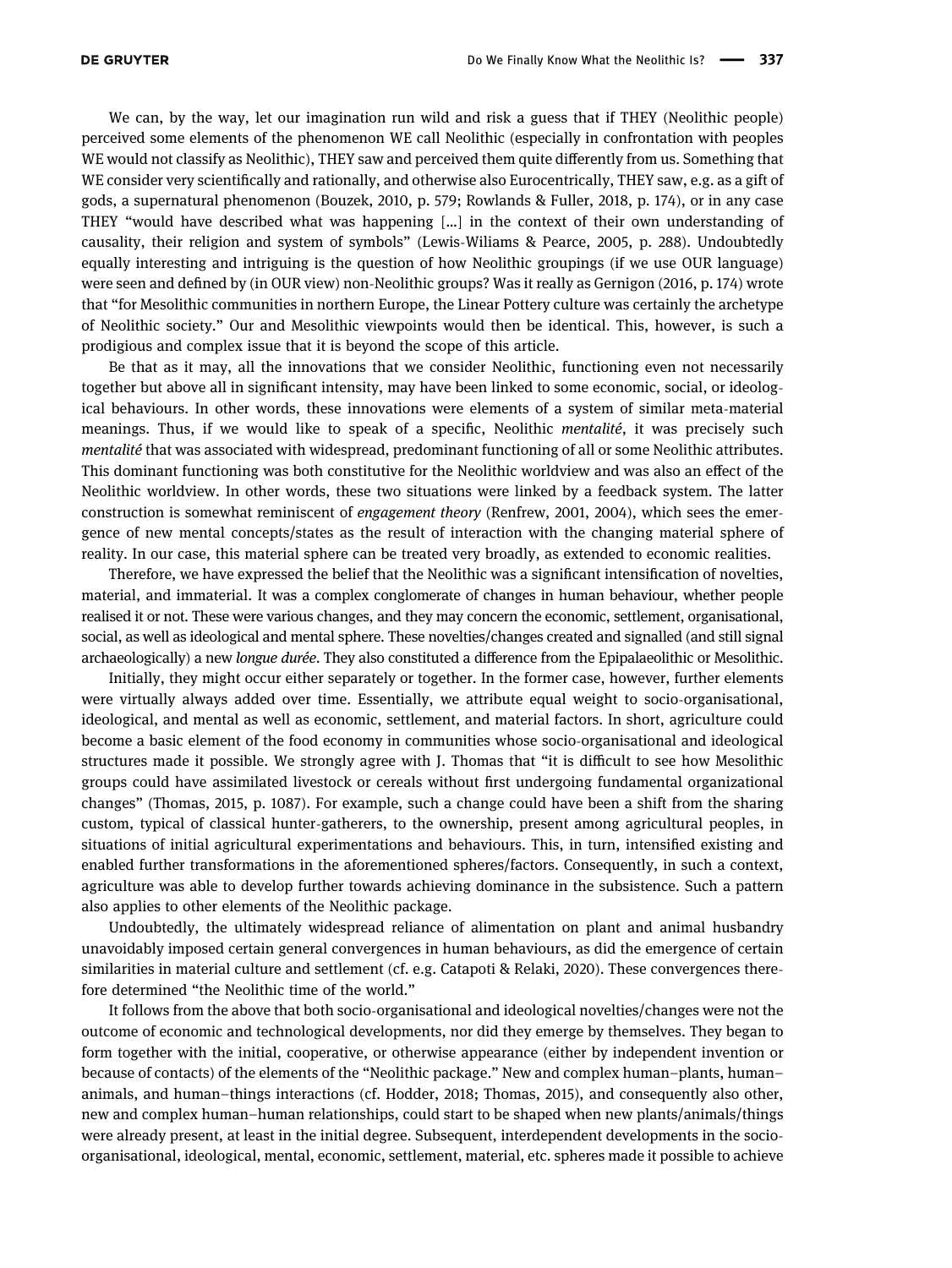the dominance of behaviours to which we would attribute the term "Neolithic." On the other hand, if these socio-organisational, ideological, and mental novelties/changes did not appear and did not develop, despite the appearance of some elements of the "Neolithic package," and even their attainment of significant importance, then one cannot speak of a "Neolithic."

The aforementioned argumentation is an attempt to find common features of Neolithic phenomena. Consequently, one can say that, on the one hand, there were different Neolithics, but on the other hand, they had a kind of common denominator. This somewhat relates to the idea by Robb ([2013](#page-10-19)), who sees a universal feature of the Neolithic in changing relationships between people and things, and to a version of this idea elaborated by Thomas, where such a common denominator is '"socialization" of a wider range of non-human entities, including animals, artefacts, and architecture (Thomas, [2015,](#page-10-8) p. 1087; cf. also Catapoti & Relaki, [2020](#page-9-7); Hodder, [2018](#page-9-15)). These relationships with living or non-living, "Neolithic" non-humans were indeed something of a novelty, since they could not have taken place in the Epipalaeolithic/Mesolithic.

The common denominators, i.e. the "Neolithic" features of new socio-organisational and ideological structures could be, among others: (i) a new concept of ownership and wealth economy (Bradley, [2004](#page-9-22); Thomas, [2015](#page-10-8)), (ii) a sense of human separateness from the natural world, unknown to Palaeolithic and Mesolithic hunter-gatherers (Bradley, [1998;](#page-9-23) Helms, [2004;](#page-9-24) Hodder, [1990](#page-9-10)), (iii) a change in the temporal and spatial organisation of life and work (Helms, [2004;](#page-9-24) Robb, [2004](#page-10-24)), (iv) a sense of connection to a particular place (Bailey, [2000,](#page-8-5) p. 41), and (v) the emergence of new concepts of time (Bouzek, [2010](#page-9-20); Bradley, [2004](#page-9-22)).

Undoubtedly, a fundamental question arises, how the aforementioned approach to the definition of the Neolithic can be transferred to the archaeological, i.e. material realities? By what is it archaeologically reflected?

Because of the already expressed idea, the following response comes to mind. Namely, in situations where the proportion of Neolithic attributes seems to be significant  $-$  e.g. more than 50% share of "domesticated" food in the consolidation phase in M. Zvelebil and P. Rowley-Conwy's scheme (Zvelebil, [1986](#page-10-7), p. 12; Zvelebil & Rowley-Conwy, [1984](#page-10-25)) – we are entitled to conjecture the occurrence of such mental, social, ideological, and economic structures that had little to do with the Epipalaeolithic/Mesolithic ones. This is even more likely if the whole set of predominating and consistently co-occurring attributes, considered to be indicators of the "Neolithic," are involved. Despite reservations expressed against such a material approach (Catapoti & Relaki, [2020](#page-9-7), p. 297), only in such archaeological situations, we can conjecture the existence of a new complex of meanings into which such attributes were entangled. If we consider, based on the sources available to us rather than based on models or theories, that the probability of such a situation is high, we are then entitled to isolate the beginning of a new epoch, i.e. the Neolithic.

Consequently, the presence of indicators of agriculture, and also of other elements considered to be Neolithic, not only incidentally but also to a small extent, does not allow us to demarcate a new epoch. If we have only single traces of plant cultivation and/or animal husbandry, if we have only modest remnants of "Neolithic" material culture, e.g. pottery, if there are insignificant indications of the permanence of spatial functioning, etc., this does not imply a new quality, even when it comes to units that are traditionally classified as Neolithic in the archaeological literature.

Let us repeat once again that only the consistent occurrence of archaeological facts characteristic of the Neolithic in a significant intensity gives the right to separate the beginnings of a new epoch. It is essential to remember that this is only an archaeological reflection of a complex situation in which new interrelationships were generated that redefined "the modes of being in the world by providing the conditions under which new 'objects' become possible" (Catapoti & Relaki, [2020](#page-9-7), p. 298) or of new synergies, as quoted authors described. This is so because complex systems are not just a list of discrete components, as Clarke aptly wrote years ago (2015 [[1968](#page-9-25)], pp. xvi–xvii, 101).

In our opinion, this also applies to the situation when a significant presence of only one such "object" has been recorded. This need by no means be agriculture. However, in such a case, distinguishing the dawn of a new epoch is justified when this element causes after some (not extremely long) time further transformations and taking over, accepting, and adapting other components of the "Neolithic package." In practice, almost always one of such "later" elements will be agriculture, which will irrevocably gain a dominant position in providing food. It is through the availability of a long-term perspective in archaeology that it is possible to assess the significance and impact of the emergence of such a single element.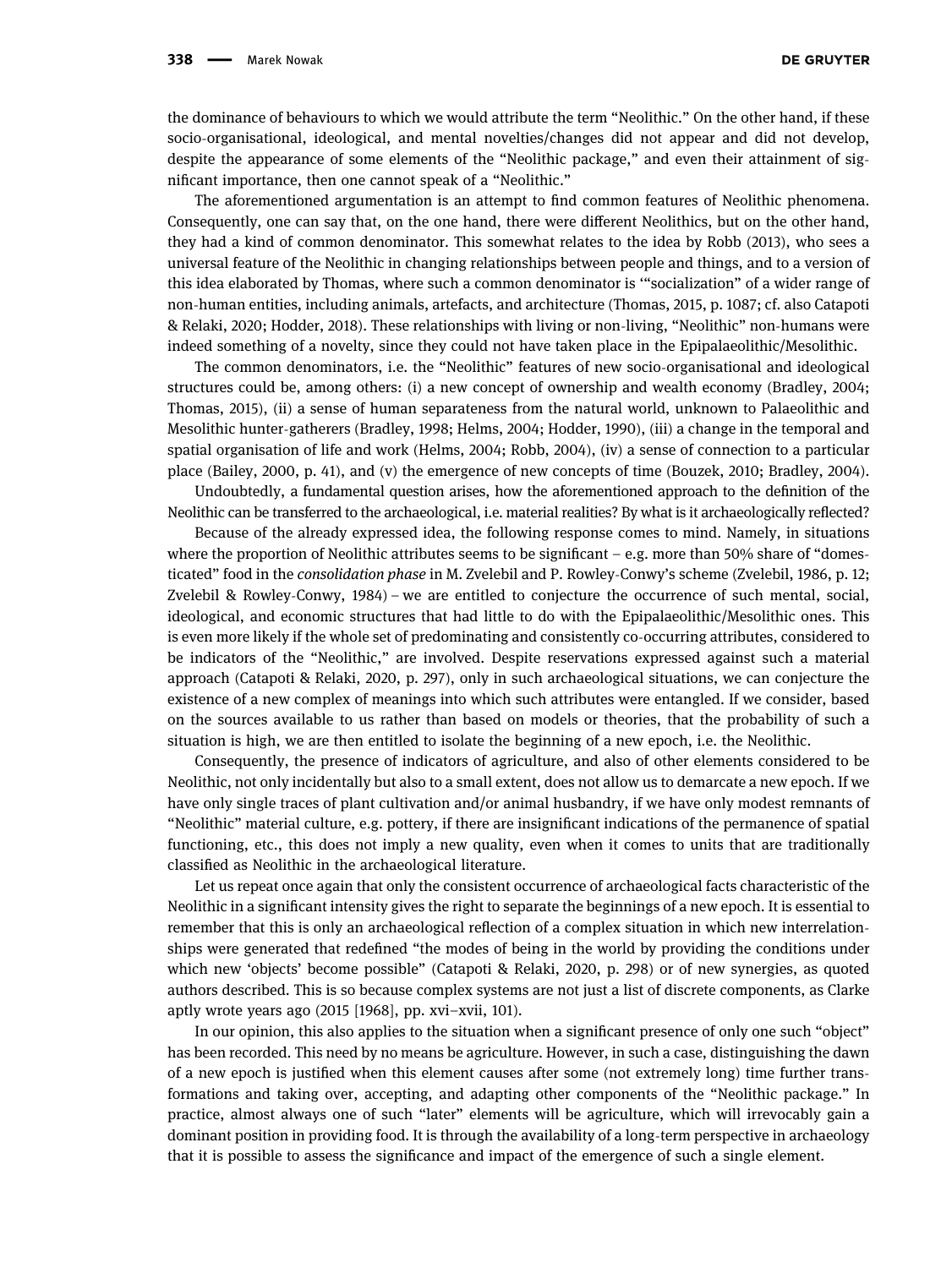<span id="page-7-0"></span>

Figure 1: A schematic representation of the idea of the Neolithic proposed in the paper. Perhaps, this scheme looks a bit childish, but on the other hand, its simplicity contributes (hopefully) to the correct perception of this idea. (a) The Neolithic proper and phenomena of a preliminary/precursory nature; (b) alternative phenomena to the Neolithic, in the context of which some elements of the Neolithic package are present; (I) the participation and significance of meta-material socio-organisational, ideological, mental and – consequently – meaning structures; (II) the participation and significance of agriculture in the food economy, (III) the participation and significance of pottery in the container sector and container-related symbols. Of course, agriculture and pottery were only used as examples. There are more other material indicators of the Neolithic.

For example, if the appearance of pottery did not cause other effects on the cultural system for several/a dozen or so thousand years (as e.g. in the Far East or in the Eastern European forest zone) or did not find continuity (e.g. Lepenski Vir or Franchti), it is difficult to correlate it with the beginning of a new epoch, even contrary to the established traditions. On the other hand, if the appearance of pottery (e.g. Ertebølle) or permanent settlement (e.g. PPN A) is relatively clearly connected with the enrichment and intensification of cultural development and the appearance, after several hundred years, of other Neolithic elements, then this will be a justified procedure. However, it will also be justified to introduce for such an initial setting the "weakened" term "proto-Neolithic." On the other hand, for the formerly described situation, the term "para-Neolithic" may be appropriate.

# 4 Conclusions

As a result of the argumentation carried out, we should assume the occurrence of ([Figure 1](#page-7-0)):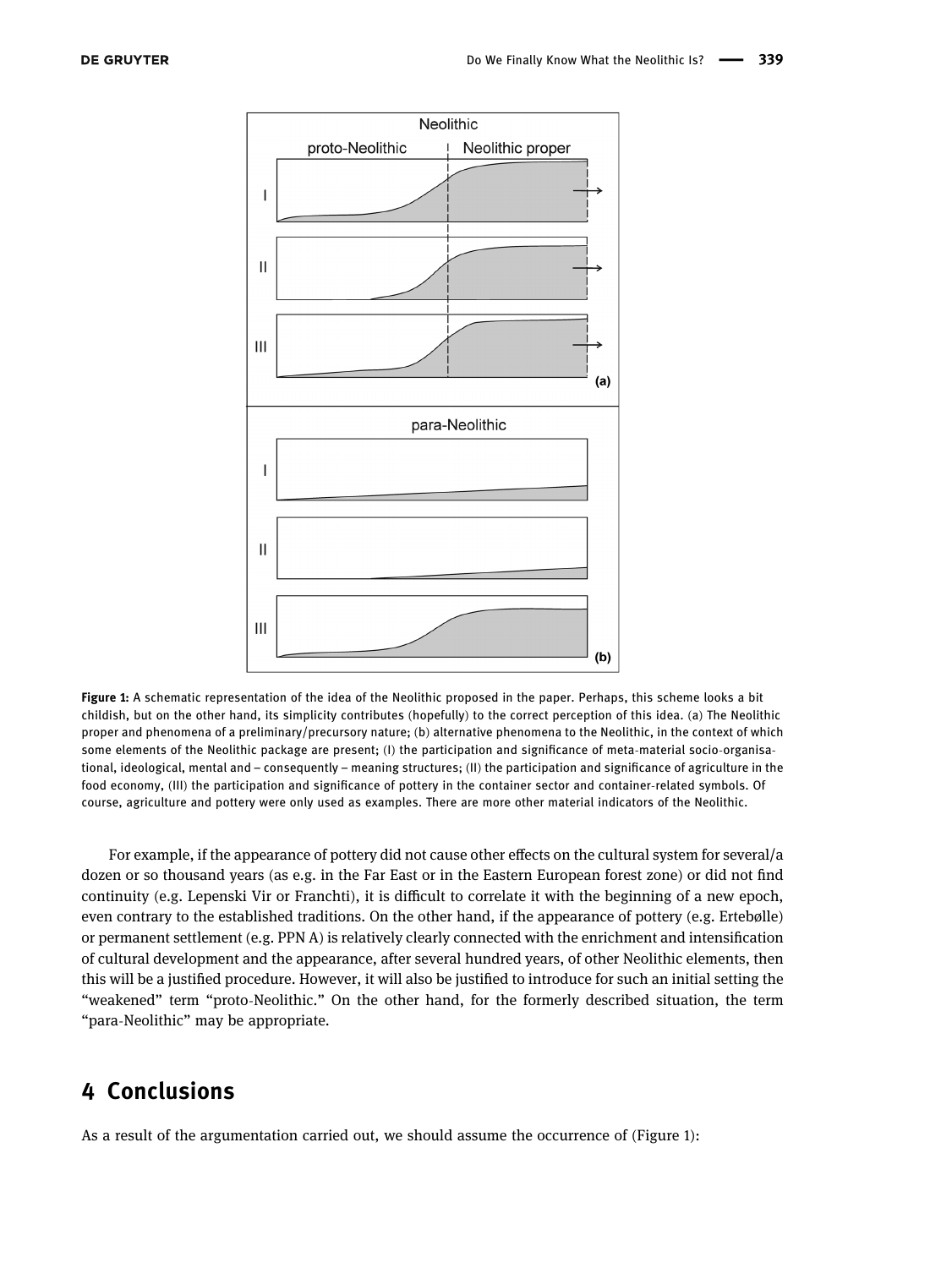- 1) The varied, real Neolithics, determined archaeologically by different elements of the "Neolithic package," in different configurations (although certainly the agro-pastoral economy will be the element most frequently represented). These elements were of a substantial importance within a given sector of a given community. Thus, different definitions in the specialist literature are most justifiable.
- 2) Hidden for us, "new" socio-organizational, ideological, and mental structures, and consequently also meaning ones, characteristic for the aforementioned Neolithics, different from the Epipaleolithic/ Mesolithic structures, which were a prerequisite for the existence of the Neolithic formation. Their creators (THEY) were not aware of them, or at least in such a descriptive form which WE have developed and used.
- 3) Transitional periods between the Epipaleolithic/Mesolithic and the Neolithic (proto-Neolithic).
- 4) Mosaics/chessboards, composed of Neolithic groupings, groupings in which Neolithic attributes were becoming more important and groupings in which their presence is negligible or nil.
- 5) Areas "peripheral" to the Neolithic, where the presence of Neolithic elements was either insignificant or even significant, but there were no meta-material transformations leading towards the Neolithic (para-Neolithic).

From all this, it follows that we cannot assume a priori, on the basis of research tradition, that a given archaeological unit is Neolithic, and that this is an unquestionable approach, sanctioned once and for all. The term Neolithic should be used after careful analysis of characteristics of a given unit, including comparative analysis of earlier and later entities. Of course, this applies first to unclear, controversial situations in transition, which are frequently defined and labelled differently in specialist contributions.

As can be seen ([Figure 1](#page-7-0)), it is our belief that distinguishing of such terms as "proto-Neolithic" and "para-Neolithic" is most reasonable. It should only be remembered that one cannot attribute a pejorative meaning to such terms; these were not faulty or immature Neolithics. They were phenomena, on the one hand (proto-Neolithic) foreshadowing or precursory to the Neolithic proper, and on the other hand (para-Neolithic) simply different from the Neolithic, specific and proper to themselves. Perhaps, like the term "peripheral" area, the aforementioned terms are simply imperfect and more appropriate ones should be invented.

As a result of the described approach, a "heretical" situation may arise, when an entity customarily associated with the Neolithic will not be recognised as Neolithic, and vice versa.

Acknowledgments: I would like to thank the organisers of the volume very much for the invitation to submit an article. Thanks are also due to two anonymous reviewers for their helpful and inspiring comments.

Conflict of interest: Author states no conflict of interest.

# References

<span id="page-8-5"></span>Bailey, D. W. (2000). Balkan Prehistory. Exclusion, incorporation and identity. London, New York: Routledge.

- <span id="page-8-0"></span>Bailey, D. W. (2005). Unsettling the Neolithic: Breaking down concepts, boundaries and origins. In D. Bailey, A. Whittle & V. Cummings (Eds.), (Un)settling the Neolithic (pp. 1–8). Oxford: Oxbow.
- <span id="page-8-3"></span>Bar-Yosef, O., & Belfer-Cohen, A. (2002). Facing environmental crisis: Societal and cultural changes at the transition from the Younger Dryas to the Holocene in the Levant. In R. T. J. Cappers & S. Bottema (Eds.), The Dawn of farming in the Near East (pp. 55–66). Berlin: Ex Oriente.
- <span id="page-8-4"></span>Bar-Yosef, O., & Meadow, R. H. (1995). The origins of agriculture in the Near East. In T. D. Price & A. B. Gebauer (Eds.), New perspectives on the Prehistoric transition to agriculture (pp. 39–94). Santa Fe: School of American Research Press.
- <span id="page-8-1"></span>Bogucki, P. (1988). Forest frmers and stockherders. Early Agriculture and its consequences in North-Central Europe. Cambridge: Cambridge University Press.

<span id="page-8-2"></span>Bogucki, P. (1999). The origins of human society. Malden, Oxford: Blackwell.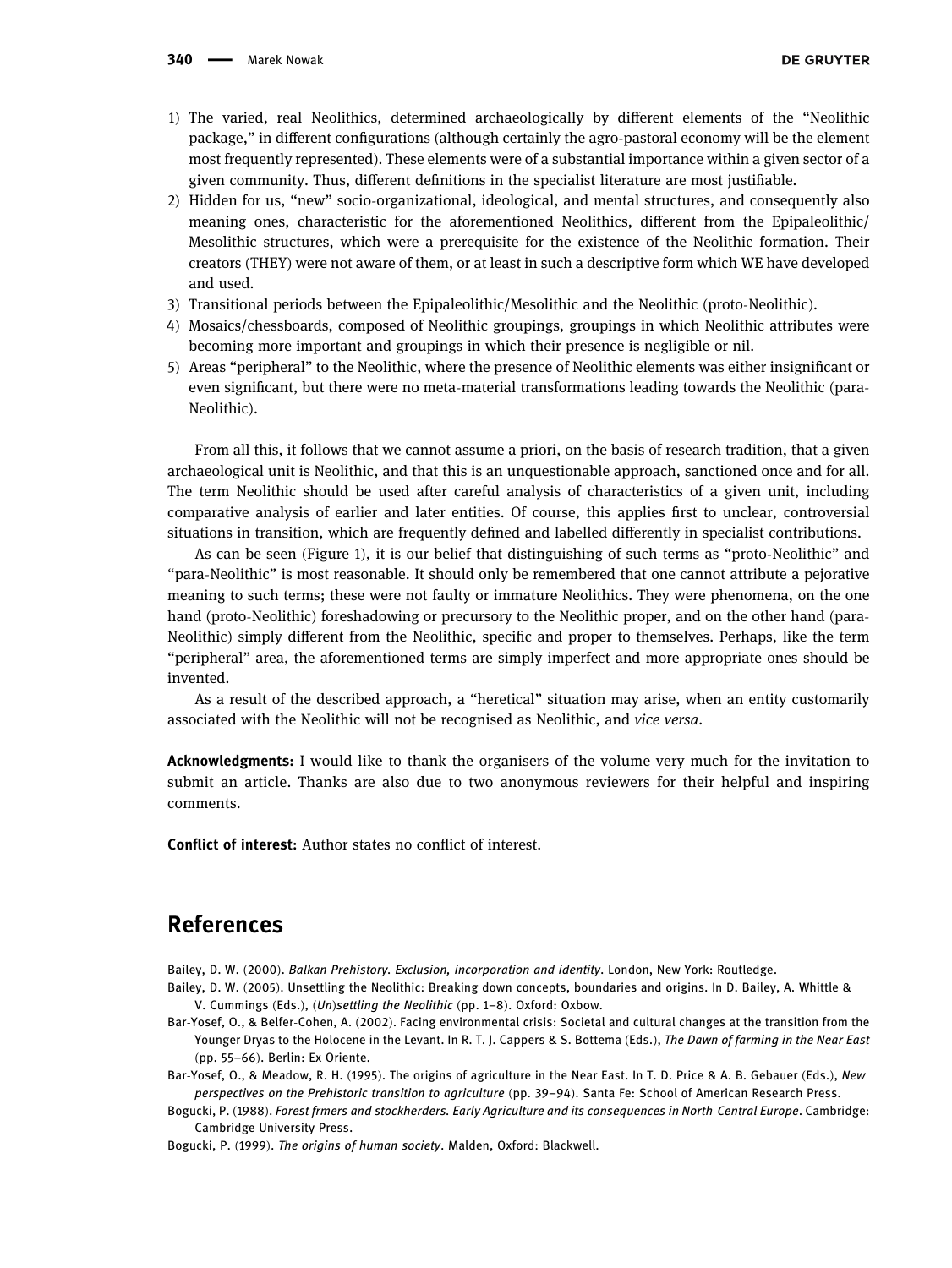- <span id="page-9-20"></span>Bouzek, J. (2010). The Neolithic mind. In J. Šuteková, P. Pavúk, P. Kalábková, & B. Kovár (Eds.), PANTA RHEI. Studies on the chronology and cultural development of South-Eastern and Central Europe in Earlier Prehistory presented to Juraj Pavúk on the occasion of his 75th birthday (pp. 577–580). Bratislava: Comenius University in Bratislava & Archaeological Centre, Olomouc.
- <span id="page-9-19"></span>Braudel, F. (1992). Kultura materialna, gospodarka i kapitalizm XV-XVIII wiek, tom III: Czas świata [Civilization and capitalism 15th–18th Century, Vol. 3: The perspective of the world]. Warszawa: Państwowy Instytut Wydawniczy.
- <span id="page-9-23"></span>Bradley, R. (1998). The significance of monuments. London, New York: Routledge.

<span id="page-9-22"></span>Bradley, R. (2004). Domestication, sedentism, property and time: Materiality and the beginnings of agriculture in Northern Europe. In E. DeMarrais, Ch. Gosden, & C. Renfrew (Eds.), Rethinking materiality: The engagement of mind with the material world (pp. 107–116). Cambridge: McDonald Institute for Archaeological Research.

- <span id="page-9-7"></span>Catapoti, D., & Relaki, M. (2020). Why the Neolithic is (r)evolutionary. Journal of Material Culture, 25(3), 289–308. doi: 10.1177/ 1359183519894012.
- <span id="page-9-12"></span>Cauvin, J. (2000). The birth of the gods and the origins of agriculture. Cambridge: Cambridge University Press.

<span id="page-9-6"></span>Childe, V. G. (1947). The dawn of European civilization (4th ed.). London: Kegan Paul, Trench, Trubner & Co.

- Czerniak, L. (1994). Wczesny i środkowy okres neolitu na Kujawach 5400–3650 p.n.e. Poznań: Instytut Archeologii i Etnologii Polskiej Akademii Nauk.
- <span id="page-9-2"></span>Czerniak, L. (1998). The Neolithic – what's that. In M. Zvelebil, R. Dennel, & L. Domańska (Eds.), Harvesting the sea, farming the forest. The emergence of Neolithic societies in the Baltic Region (pp. 29–30). Sheffield: Sheffield Academic Press.
- <span id="page-9-1"></span>Çilingiroğlu, Ç. (2005). The concept of "Neolithic package": Considering its meaning and applicability. Documenta Praehistorica, 32, 1–14. doi: 10.4312/dp.32.1.
- <span id="page-9-25"></span>Clarke, D. L. (1968). Analytical archaeology (3rd ed., 2015). London, New York: Routledge.
- Fowler, Ch., Harding, J., & Hofman, D. (Eds.). (2015a). The oxford handbook of Neolithic Europe. Oxford: Oxford University Press. Fowler, Ch., Harding, J., & Hoffman, D. (2015b). The oxford handbook of Neolithic Europe: An introduction. In Ch. Fowler,
- J. Harding, & D. Hofman (Eds.), The oxford handbook of Neolithic Europe (pp. 3-23). Oxford: Oxford University Press.
- <span id="page-9-3"></span>Gernigon, K. (2016). Villages before Houses? The Neolithization of Europe reconsidered through the concept of the household. In C. Chapdelaine, A. Burke, & K. Gernigon (Eds.), Household archaeology - A transatlantic comparative approach, Proceedings of the international Symposium, October 24–25 2014, Université de Montréal, P@lethnology (Vol. 8, pp. 147–181).
- <span id="page-9-4"></span>Gilligan, I. (2019). Climate, clothing, and agriculture in Prehistory. Linking evidence, causes, and effects. Cambridge: Cambridge University Press.
- <span id="page-9-21"></span>Helms, M. (2004). Tangible materiality and cosmological others in the development of sedentism. In E. DeMarrais, Ch. Gosden, & C. Renfrew (Eds.), Rethinking materiality: The engagement of mind with the material world (pp. 117–130). Cambridge: McDonald Institute for Archaeological Research.
- Hodder, I. (1990). The domestication of Europe. Oxford: Blackwell.
- <span id="page-9-24"></span>Hodder, I. (1999). The archaeological process. An introduction. Oxford: Blackwell.
- <span id="page-9-10"></span>Hodder, I. (2016). Studies in human-thing entanglement. http://www.ian-[hodder.com/s/Hodder\\_2016\\_Studies\\_in\\_Human\\_](http://www.ian-hodder.com/s/Hodder_2016_Studies_in_Human_Thing_Entanglement.pdf) [Thing\\_Entanglement.pdf](http://www.ian-hodder.com/s/Hodder_2016_Studies_in_Human_Thing_Entanglement.pdf).
- <span id="page-9-13"></span>Hodder, I. (2018). Things and the Slow Neolithic: The Middle Eastern transformation. Journal of Archaeological Method and Theory, 25, 155–177. doi: 10.1007/s10816-017-9336-0.
- <span id="page-9-14"></span>Karmanov, V. N., Zaretskaya, N. E., & Lychagina, E. L. (2012). Neolithic dispersal in far Northeast Europe: Ways and chronology. Radiocarbon, 54(3–4), 331–338. doi: 10.1017/S0033822200047111.
- <span id="page-9-15"></span>Knapp, A. B. (1992). Archaeology and annales: Time, space, and change. In A. B. Knapp (Ed.), Archaeology, annales, and ethnohistory (pp. 1–23). Cambridge: Cambridge University Press.
- <span id="page-9-8"></span>Kuna, M. (1995). Pre-historic prehistory. In M. Kuna & N. Venclová (Eds.), Whither archaeology? Papers in honour of Evžen Neustupný (pp. 43–51). Praha: Institute of Archaeology, Academy of Sciences of the Czech Republic.
- <span id="page-9-16"></span>Lewis-Wiliams, D., & Pearce, D. (2005). Inside the Neolithic mind: Consciousness, cosmos and the realm of the gods. London: Thames & Hudson.
- <span id="page-9-17"></span>Lubbock, J. (1865). Pre-historic times, as illustrated by ancient remains, and the manners and customs of modern savages. London-Edinburgh: Williams & Norgate.
- <span id="page-9-11"></span>Mazurkevich, A., & Dolbunova, E. (2012). The oldest pottery in hunter-gatherer communities and models of Neolithisation of Eastern Europe. Documenta Praehistorica, 42, 13–66. doi: 10.4312/dp.42.2.

<span id="page-9-0"></span>McCarter, S. F. (2007). Neolithic. New York, London: Routledge.

- <span id="page-9-9"></span>Neustupný, E. (1998). Concept building in archaeology. In S. Tabaczyński (Ed.), Theory and practice of archaeological research. Volume III. Dialogue with the data: The archaeology of complex societies and its context in the '90s (pp. 21–31). Warszawa: Institute of Archaeology and Ethnology & Committee of Pre- and Protohistoric Sciences, Polish Academy of Sciences.
- <span id="page-9-5"></span>Olsen, B. (2013). W obronie rzeczy. Archeologia i ontologia przedmiotów [In defense of things. Archaeology and the ontology of objects]. Warszawa: Instytut Badań Literackich Polskiej Akademii Nauk.
- <span id="page-9-18"></span>Pavlů, I., & Zápotocká, M. (Ed.). (2013). The Prehistory of Bohemia 2. The Neolithic. Praha: Archeologický ústav Akademie věd České republiky.